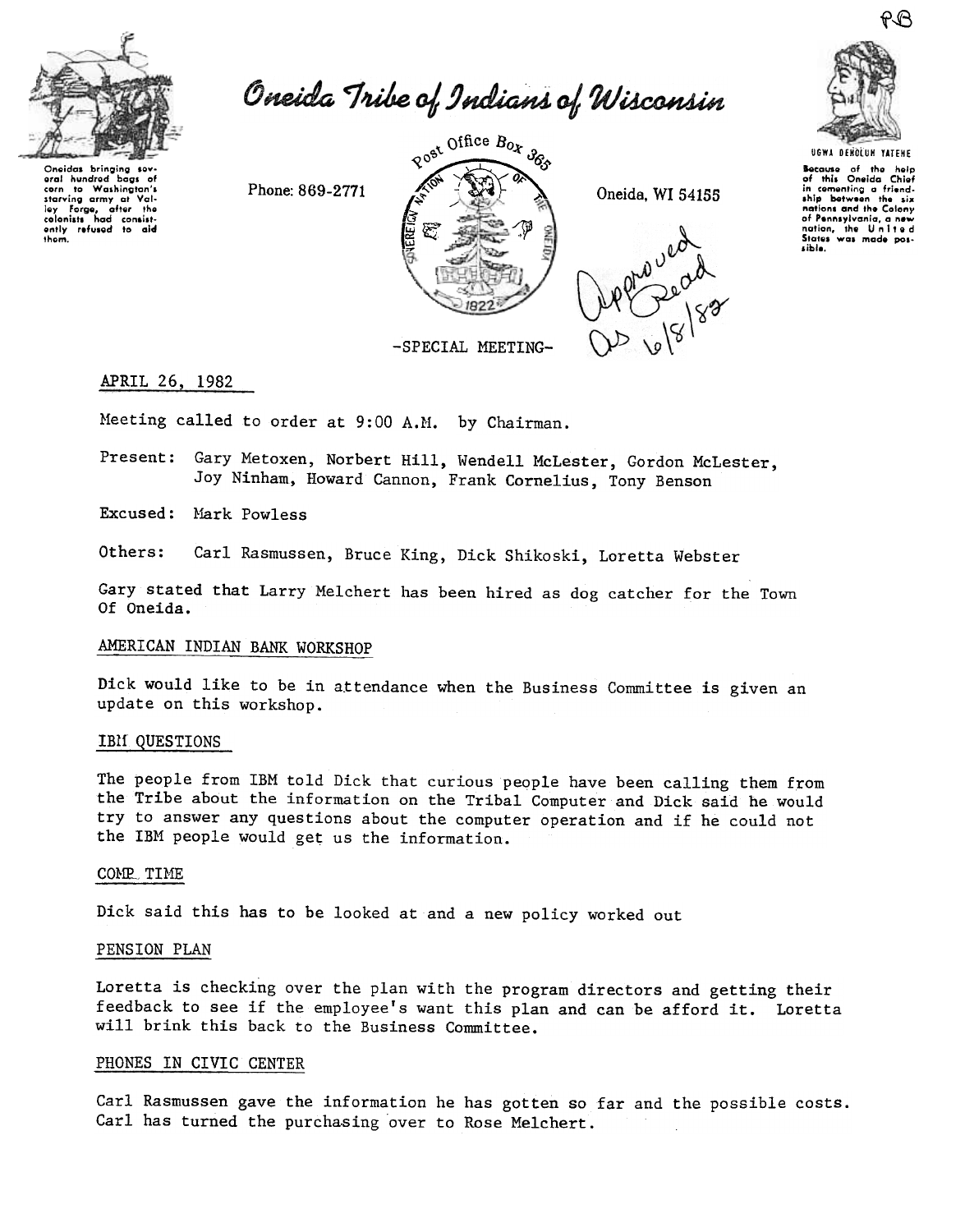Oneida Tribe Of Indians Of Wiscons Special Meeting - April 26, 1982 Page 2

# GRAND OPENING OF ONE STOP (Saturday, May 1, 1982)

Bruce explained the activities that are planned for the Grand Opening

A new sidewalk has to be put in this summer where the concrete-is breaking up. The cost will be about \$1,800.00.

#### ONEIDA REFUSE

Bruce will give a report on the refuse on April 27, 1982.

## LAW OFFICE -

Indian Housing Act of 1982 - HR5988: Jerry Hill said the agenda of the Interior and Insular Affairs Committee is filled and we couldn't get anyone in to testify so a letter will be drafted to state the position of the Oneida Tribe regarding the Housing Act #HR 5988.

Docket #301: Francis said the case is close to being dismissed. The New York Oneida's have stated they are willing to have Docket 301 dismissed.

## SHERMAN THOMAS

Sherman gave the Business Committee the same information that Bruce King gave on the Grand Opening at Oneida One Stop.

#### INDIAN CHILD WELFARE

Loretta stated this Program had not been refunded and that Ted White was trying to salvage whatever could be done to get the program refunded.

#### G.L.I.T.C.

Norbert's report is being typed up at this time.

#### BUILDING DEDICATION

Wendell said the Dedication of the building went well and Peter MacDonald, Chairman of the Navajo Tribal Council, was glad he could come. Wendell feels these are good public relations that need to be developed, because we never know when we, as Tribe's, can help each other in some way, somewhere down the line.

Wendell represented the Oneida Tribe at the Navajo Administration Building Complex Dedication on April 23, 1982 for the Navajo Nation at Window Rock, Arizona.

10:00 Howard moved to recess until 11:00. Norbert Seconded. Motion Carried.

## 10:45 Employment Contract for Administrator of Oneida Nursing Home.

Allan King and Anna John presented a draft contract for the Administrator of the Nursing Home and asked the Business Committee to review it. After much discussion Howard moved to send this draft to the Law Office and they are to work out a draft copy for the Business Committee and the Nursing Home Commission by May 3. Norbert Seconded. Frank opposed. Motion carried.

## 11:45 PROPOSAL TO OPERATE ONEIDA TRIBAL FARM LANDS